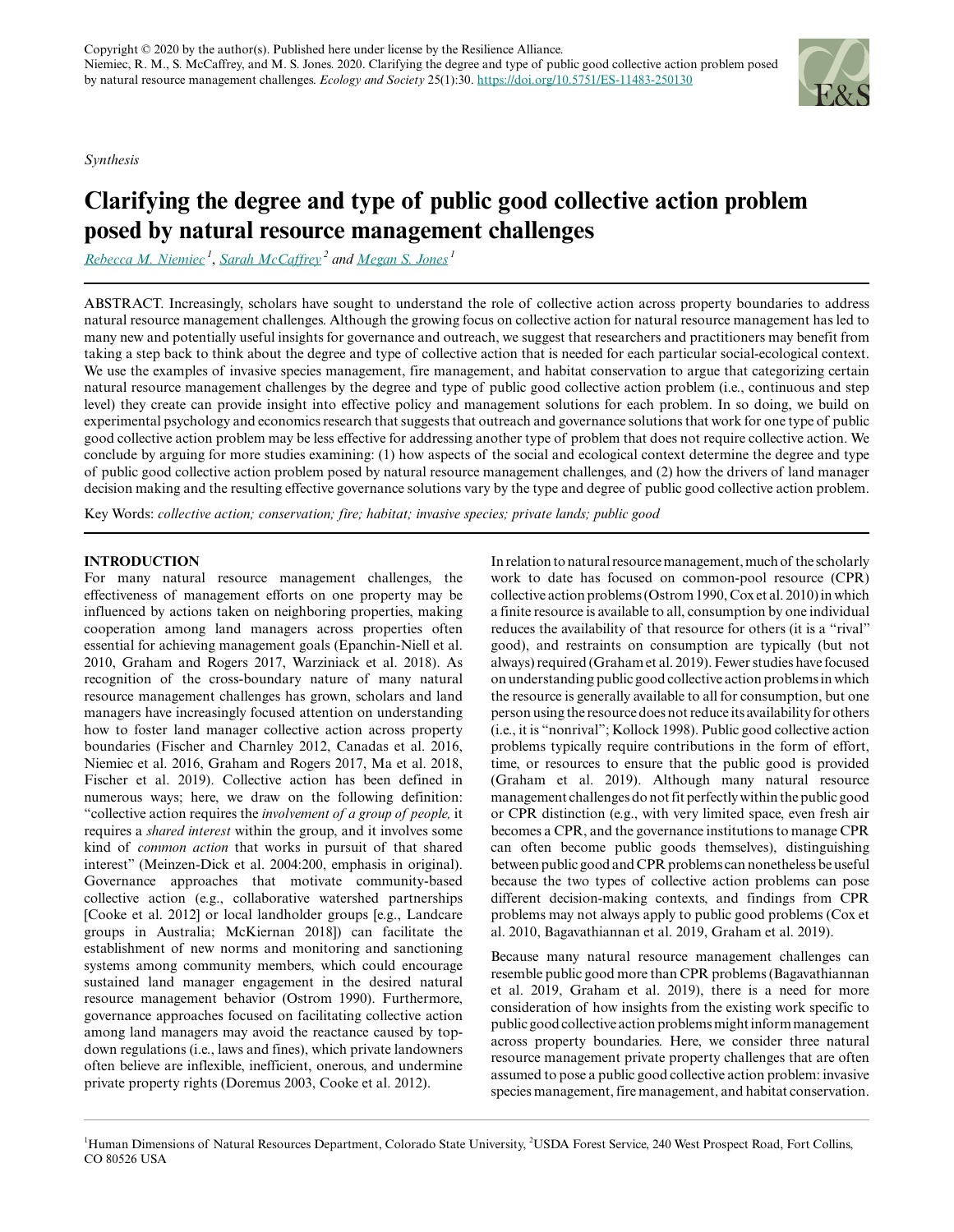A growing body of literature has begun to examine the factors influencing land managers' willingness to engage in collective action with others to address these problems (Fischer and Charnley 2012, Canadas et al. 2016, Niemiec et al. 2016, Graham and Rogers 2017, Ma et al. 2018, Fischer et al. 2019). Reducing invasive species populations across property boundaries can pose a public good collective action problem because the communitylevel benefits of invasive species control (e.g., reduced social and economic impacts and enhanced biodiversity outcomes) can be enjoyed by anyone without detracting from others' enjoyment (Graham et al. 2019). Similarly, homeowner contributions to reduced wildfire risk and enhanced habitat connectivity can be classified as public good scenarios because anyone can enjoy the collective benefits that arise from reduced wildfire risk or increased biodiversity without detracting from others' enjoyment of these benefits (Bagavathiannan et al 2019, Graham et al. 2019).

Although the growing focus on collective action for diverse natural resource management challenges on private property has led to many new and potentially useful insights for governance and outreach, we suggest that researchers and practitioners may benefit from taking a step back to think about when and what kind of collective action is actually needed for a given socialecological context. We argue that for many natural resource management challenges, the degree and type of public good collective action problem that is created may vary by the socialecological context and management objective. We also suggest that there may be different drivers of decision making, and thus, optimal governance and outreach strategies, for different types and degrees of public good problems. Our goal is not to conduct a systematic review of the environmental social science literature on collective action. Rather, our objective is to draw from field and laboratory research on collective action problems to develop a more nuanced understanding about the degree and type of public good collective action problem posed by different natural resource management challenges across private lands, the differential drivers of decision making under different contexts, and what these insights might mean for managers as well as future research needs.

# **OBJECTIVES AND APPROACH**

We bring together two sources of literature: (1) social and ecological studies that lend insight into the type and degree of public good collective action problem posed by invasive species management, fire management, and habitat provisioning on private lands; and (2) experimental psychology and economics studies, which explore different types of public good collective action scenarios and how optimal outreach and governance solutions may vary across different scenarios using stimulated social dilemma "games". We also draw from preliminary environmental social science research examining how the drivers of landowner decision making may vary by the degree of collective action in which an individual engages.

We focus our discussion of collective action on two scales of management objectives: property level and community level. We define property-level management objectives as outcomes that land managers seek to achieve on their properties through natural resource management. We define community- or landscape-level management objectives as outcomes that natural resource managers seek to achieve across a larger area that encompasses

many different land managers, ranging from the neighborhood to the landscape scale. Although public lands are critical to consider, our focus here is primarily on private landowners for which the diversity of parcel sizes, motivations, and decisionmaking contexts raise significant questions about the degree and type of collective action needed.

In the remainder of this paper, we first draw from invasive species management studies to investigate the assumption that certain natural resource management challenges pose a collective action problem because of the cross-boundary nature of the threat. In particular, we argue that the degree of collective action that is needed varies by the social-ecological context and management objective. Second, we discuss how different social-ecological contexts can lead to different types of public good collective action problems, which can be categorized using existing typologies from experimental psychology and economics research. Third, we discuss evidence from laboratory and field research that suggests these different types of public good collective action problems, as well as noncollective action problems, may create different decision-making contexts and may thus have different potential governance and outreach solutions. Finally, we discuss how these public good collective action typologies may apply to other natural resource management challenges such as habitat provisioning for biodiversity conservation and wildfire mitigation strategies.

## **DIFFERENT DEGREES OF PUBLIC GOOD COLLECTIVE ACTION PROBLEMS: THE CASE OF INVASIVE SPECIES**

Studies of collective action for natural resource management challenges suggest that the cross-boundary nature of these threats can mean that, in many situations, achieving both communityand property-level outcomes poses a public good collective action problem. With regard to property-level management outcomes, it is often assumed that land managers' individual actions on their property will be ineffective if neighboring managers in a community are not also taking action because of spillover between land properties (Epanchin-Niell et al. 2010, Fenichel et al 2014, Warziniack et al. 2018). At the community or landscape scale, it is often assumed that objectives throughout an area cannot be achieved if most or all property managers are not taking action (Fischer and Charnley 2012, Yung et al. 2015, Niemiec et al. 2017). Although these assumptions may be true in certain management scenarios, the social and ecological contexts often shape both the degree to which individual's actions on their property are affected by others' participation (i.e., the degree of spillover between properties) and the degree to which communitylevel outcomes are affected by everyone's participation.

These dynamics can be illustrated via the example of invasive species management. Although achieving community-level invasive species management objectives across multiple property boundaries typically requires some degree of collective action (Epanchin-Niell et al. 2010, Graham 2013, Graham and Rogers 2017), studies suggest that the extent of collective action needed may vary based on characteristics of the species (e.g., size, reproduction rate, mobility) and of the land properties (i.e., size, configuration of properties). For instance, Glen et al. (2017) found that not all landholders needed to participate in coordinated invasive species control efforts in order to achieve widespread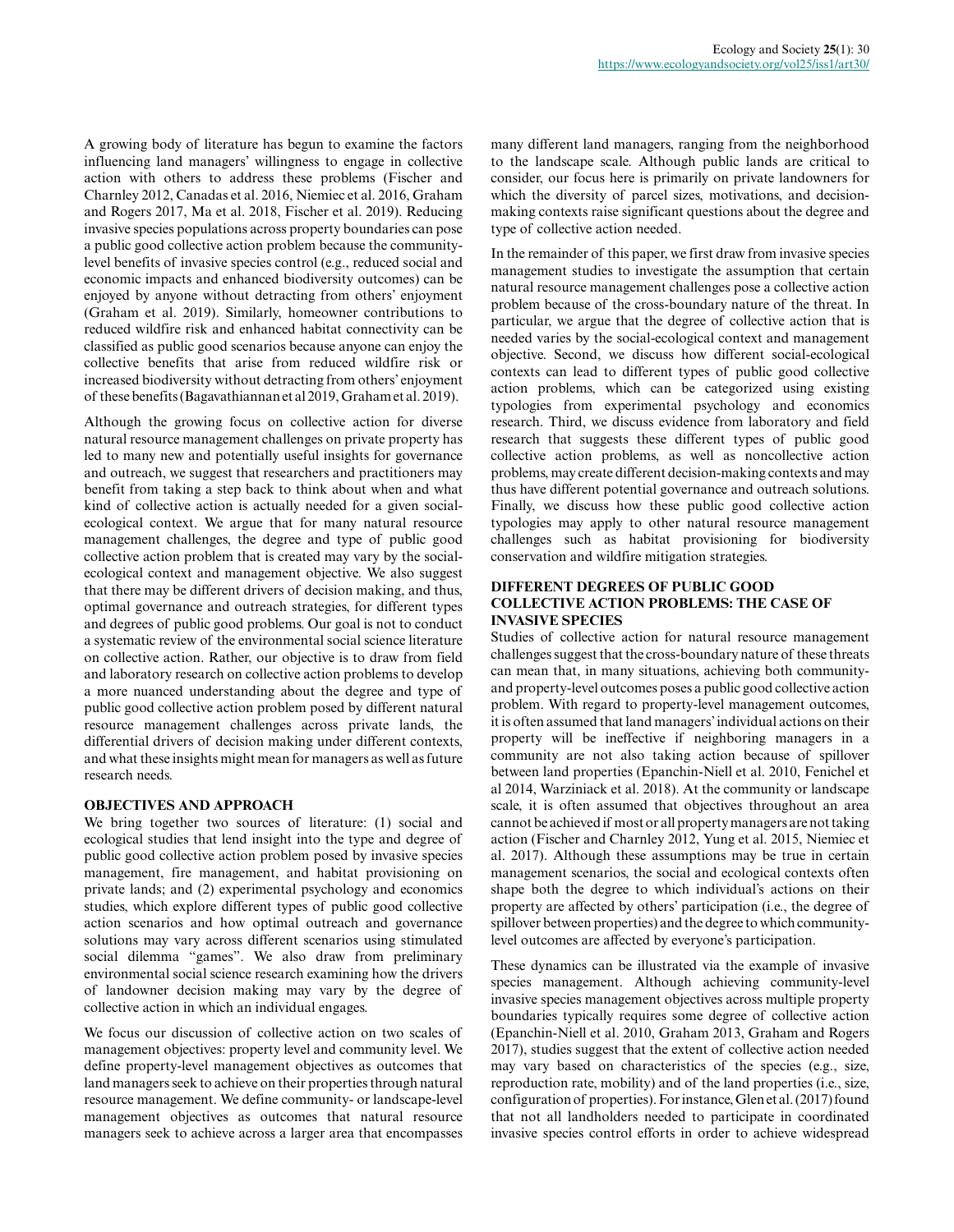reductions in invasive predator (i.e., feral cats *Felis catus,* stoats *Mustela erminea,* and ferrets *M. furo*) populations in the Hawke's Bay region of New Zealand. They found that participation by small-scale landholders ( $\leq$  25 ha) was not necessary to achieve conservation outcomes, and even nonparticipation by certain large properties (> 800 ha) could be mitigated if adjacent properties compensated by placing additional traps on their boundaries. Glen et al. (2017) therefore concluded that collective action among all properties was not necessary to achieve community-level outcomes and make each individual's efforts worthwhile; rather, only a portion of land managers needed to be involved.

With regard to property-level management outcomes, studies of the ecology of different types of invasive species suggest the degree of collective action needed to reduce property-level impacts may also vary based on social and ecological characteristics. For example, in Hawaii, different levels of collective action are needed to reduce property-level social and economic impacts from two different invasive species: albizia (*Falcataria moluccana*) and little fire ant (*Wasmannia auropunctata*). Albizia is an invasive tree that can fall on homes in high winds, can have a canopy that extends across 0.5 ha, and has seeds that can spread > 200 m (Hughes et al. 2013). Propagule pressure means that the effectiveness of efforts to reduce the negative effects of albizia on an individual property are strongly influenced by others' control efforts in the surrounding neighborhood. The albizia's size and broad canopy also mean that an albizia on a neighboring property could fall on someone else's property, threatening their safety. Furthermore, albizia on one property may fall on powerlines and roads, causing negative impacts for all other residents in a community. Thus, in areas with small property sizes, it is often impossible for a land manager to reduce negative impacts from albizia without recruiting community members to take action (Niemiec et al. 2016).

In contrast, property-level management of the invasive little fire ant, which causes painful stings that blind domestic pets, requires limited or no collective action because of its small size and limited mobility. Little fire ant will travel approximately 6 m from its parent nest to forage, although it can spread by hitchhiking on material, such as wood, that is moved by people (Vanderwoude et al. 2010). Given little fire ant's limited mobility, an infestation can generally be fully eradicated or contained within a larger property using repeated baiting and barrier treatments. Vanderwoude et al. (2010), for example, report on a 0.5-ha little fire ant infestation on Maui, Hawaii that was successfully contained within a 2-ha property. Overall, preventing negative property-level impacts from little fire ant usually does not require getting everyone in the community involved, except in the context of moving wood or other materials from others' properties. However, when properties are small enough for little fire ant to move between properties, management is more effective if multiple neighbors work together on control efforts (Niemiec et al. 2018).

This evidence suggests that the degree of collective action needed for effective invasive species management at a property or community level will vary based on the mobility and size of the species as well as the size, proximity, and configuration of individual parcels. It suggests, further, that the common assumption that collective action is needed among all community members to improve natural resource management may be overly simplistic. Rather, the scale of different management goals (i.e., property and community level) and the local social and ecological conditions may necessitate different levels of collective action.

## **DIFFERENT TYPES OF PUBLIC GOOD COLLECTIVE ACTION PROBLEMS: A TYPOLOGY FROM EXPERIMENTAL STUDIES**

A first step in determining the type of public good collective action problem is determining whether the specific context actually requires collective action. When the desired management goal is to achieve property-level outcomes, many natural resource challenges can be noncollective action problems, depending on the degree of spillover between properties. Noncollective action problems occur when property managers: (1) can achieve desired outcomes (such as reduced effects of invasive species or increased abundance and diversity of native species) on their properties, and (2) the effectiveness of their efforts is not influenced by (and does not influence) neighboring land managers. For instance, if the desired management outcome is to reduce little fire ant populations on a property, and property sizes are large enough that the infestation is contained within the property, this outcome may be achieved without collective action.

When a managers' ability to achieve a desired management outcome on their property is affected by (or affects) neighboring land managers' actions or objectives, achieving property-level management outcomes poses a collective action problem. Furthermore, a collective action problem is created when a manager has a community-level management objective that requires the actions of multiple land managers. As described earlier, if the resource is rival, i.e., one person's consumption reduces availability to all, a CPR problem is created. If the resource is nonrival, i.e., one's consumption or enjoyment of the good does not influence others' enjoyment or consumption, a public good problem is created: this latter situation is our current focus (see Cox et al. 2010 for a review of CPR problems).

The notion that different scales of natural resource management objectives amid different social-ecological contexts may require different degrees of collective action relates closely to social science theory, which distinguishes between different categories of public good collective action problems (Kolluck 1998, Abele et al. 2010). Public good problems can be categorized into continuous and step-level problems based on the type and degree of individual contributions necessary to achieve the desired public good (Abele et al. 2010). This distinction has typically been made in the experimental psychology and economics literature, which investigate the resolution of collective action problems through experimental social dilemma games typically conducted in a laboratory setting, but has rarely been applied to understand natural resource management challenges. In a literature search that identified > 80 experimental studies, Abele et al. (2010) found that approximately half examined continuous public good problems, whereas half examined step-level problems.

# **Continuous public good collective action problems**

Continuous public good collective action problems are defined as scenarios "in which a public benefit increases as a continuous function (usually linear) of individual contributions" (Abele et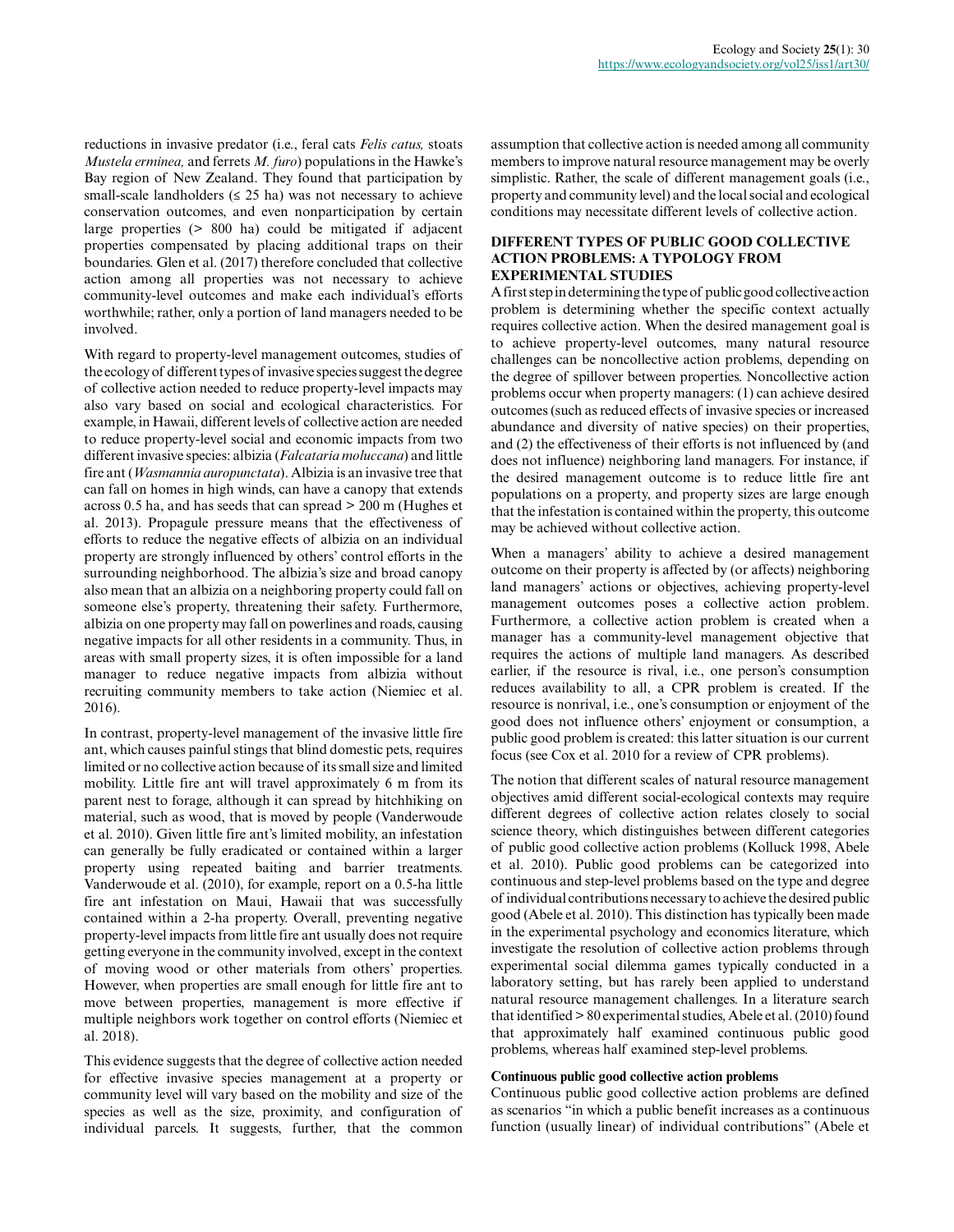al. 2010:385). For continuous public good collective action problems, the effect of an individual's contribution to the public good is not influenced by how many others also contribute. In a lab experiment setting, continuous public good problems can be simulated through a game in which every player is given an endowment. Players can choose to contribute a portion of the endowment to the "public account" or keep the endowment for themselves. At the end of the game, contributions to the public account are then multiplied by some factor and distributed equally back among the players. In the continuous public good scenario, the multiplicative factor is set so that individuals are always better off (in terms of the endowment they receive at the end) if they "free-ride", or refrain from contributing to the public account, regardless of how many others contribute. However, the fewer people that contribute, the worse off the group is.

Reducing populations of little fire ant at a community level is an example of a continuous collective action problem because achieving community-level reductions in populations requires that many land managers control little fire ant on their own properties. However, because little fire ant has limited mobility, each unit of management effort contributes relatively equally toward improved community-level outcomes regardless of how many other land managers participate.

## **Step-level public good collective action problems**

Step-level public good collective action problems require that individuals contribute a certain threshold amount of effort or resources. Although contributions up to the threshold are critical for the provisioning of the public good, once the threshold is reached, additional contributions make much less of an impact (Abele et al. 2010). In a lab experiment setting, step-level public good problems can be simulated by a similar situation as described above for continuous problems: individuals have the option of contributing to a public account, which then gets multiplied and distributed back. However, instead of players automatically receiving a portion of the public account at the end of the game, players only receive a portion if total contributions reach the threshold (also referred to as the "provision point"). After reaching this point, excess contributions may make some or no difference to the overall public account. In these experiments, the multiplicative factor is often set so that if an individual's contribution allows the group to reach the provision point, the individual is better off contributing than not (because of the portion of the collective that will be distributed back among the players).

Managing invasive predators at a community scale in the New Zealand case study (Glen et al. 2017) is an example of a step-level problem because it required a certain threshold number of large private landholders to take action. Once that threshold or provision point was reached, others' contributions (particularly the small property land managers) made relatively little difference to the desired reduction in invasive predator populations.

To understand the problem created by a particular natural resource management challenge on private lands, we therefore suggest that managers and researchers first assess whether the social-ecological context and management objective create a noncollective action problem or a collective action problem. If a collective action problem is created, managers and researchers can assess whether the resource is rival or nonrival to determine whether a CPR or public good problem is created. If the natural

resource management issue creates a public good problem, managers and researchers may then determine whether there is a provision point to distinguish between step-level and continuous public good problems, each of which may require different governance and outreach solutions.

## **DIFFERENT DEGREES AND TYPES OF PUBLIC GOOD COLLECTIVE ACTION PROBLEMS MAY HAVE DIFFERENT GOVERNANCE AND OUTREACH SOLUTIONS**

Clarifying the type of natural resource management collective action problem one is (or, perhaps, is not) dealing with is important because studies suggest that there may be different drivers of decision making for noncollective action problems compared to collective action problems, for public good vs. CPR problems, and for continuous vs. step-level public good problems. We next summarize how different decision-making contexts for different types of problems may lead to different optimal outreach and governance solutions.

#### **Noncollective action problems vs. collective action problems**

Preliminary field-based research suggests that the barriers and motivations influencing environmental behavior may vary by the degree to which the behavior involves engaging collectively with others (Amel et al. 2017). Studies suggest that people's willingness to engage in property-level action, regardless of collective action considerations to address natural resource management challenges, is influenced by a range of factors such as knowledge, risk perceptions, environmental attitudes and values, demographics, property size, self-efficacy, response efficacy, place attachment, and trust in agencies and organizations conducting outreach (Prokopy et al. 2008, Aslan et al. 2009, McCaffrey 2015, Niemiec et al. 2018).

In relation to collective action for a natural resource management challenge, field studies have identified a number of additional influencing factors, including social identity, social interactions, and beliefs about others in one's community, including beliefs about whether others care about the issue and how they will respond to collective efforts (Lubell et al. 2007, Brenkert-Smith 2010, Bamberg et al. 2015, Marshall et al. 2016, Amel et al. 2017). Niemiec et al. (2018) found that fear of social sanctions from neighbors, as well as the frequency of interaction with others in the community, were significant predictors of residents' engagement in collective action with neighbors for invasive species control but not of their individual action on their property. Other research suggests that fear of being judged negatively by others and the belief that others do not care about the issue may be particularly salient barriers to engaging in collective action for climate change (Geiger and Swim 2016). These preliminary fieldbased findings suggest that there may be unique barriers and motivations to engaging in collective action compared to more individualized action (Amel et al. 2017). Outreach that changes beliefs about others in one's community (e.g., the programs summarized in Geiger and Swim 2016, Fairbrother et al. 2013, and Niemiec et al. 2019) may be particularly important for motivating behaviors that require high levels of collective action.

#### **Common-pool resource vs. public good problems**

Studies also suggest that public good and CPR problems pose different decision-making contexts with potential implications for outreach and governance (Cox et al. 2010; see Bagavathiannan et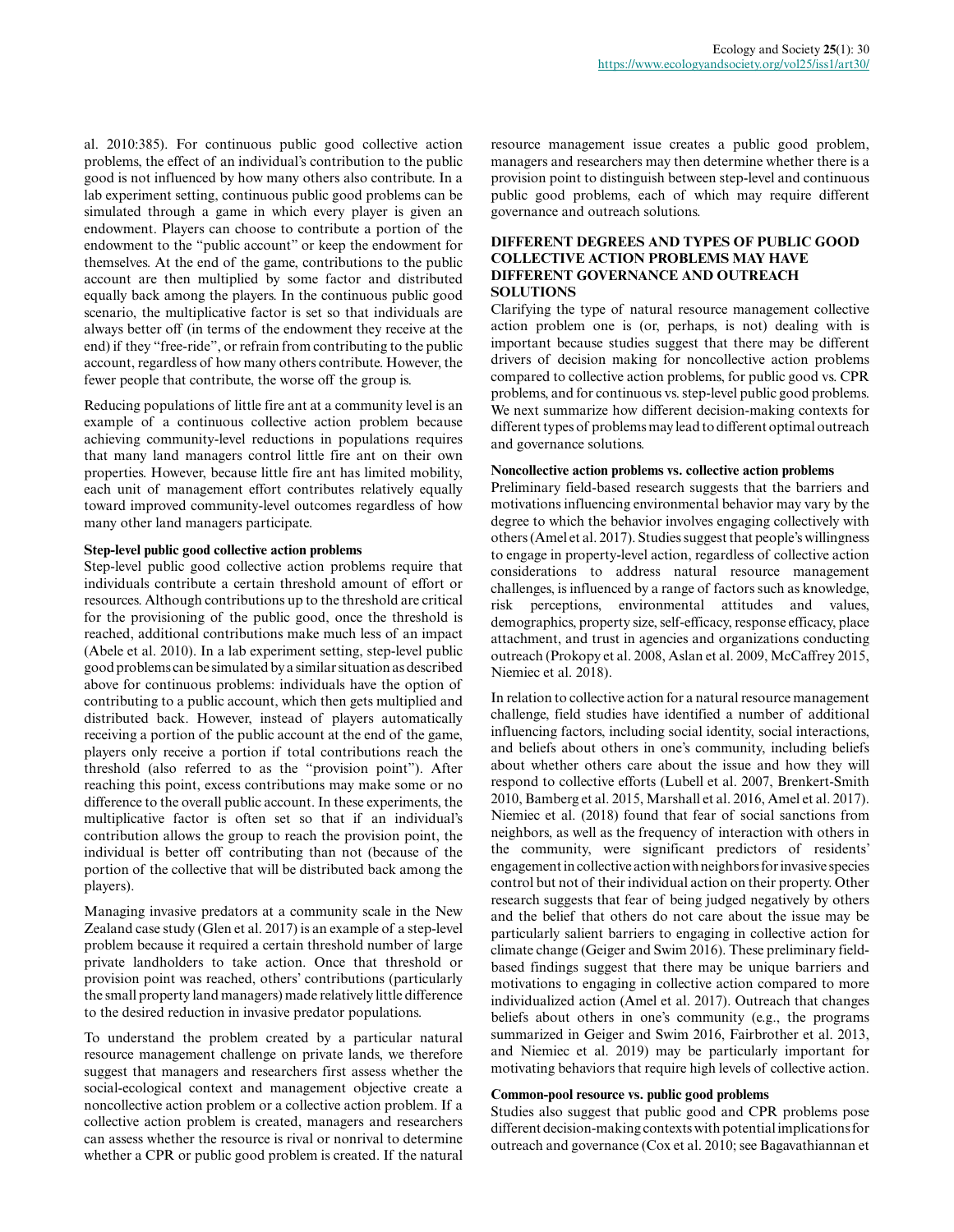al. 2019 and Graham et al. 2019 for more in-depth discussions of these differences). For instance, Bagavathiannan et al. (2019) suggest that not all of the eight core design principles Ostrom (1990) identified for CPR governance may be relevant to public good collective action problems. For example, they found that accessible, low-cost means for dispute resolution may be less important for addressing invasive weed management-related public good problems. They also suggest that, given the contribution requirement of public good problems, four additional conditions not identified in the CPR literature may be important for the effective management of public goods: "(1) having a clearly articulated shared goal and securing commitments from actors to contribute, (2) establishing good working relationships and shared values among contributors, (3) making individual contributions transparent, and (4) generating pooled resources to support weakest-link problems or address asymmetries in the public good" (Bagavathiannan et al. 2019:349). Existing literature therefore suggests that institutions and outreach programs addressing public good problems may be more effective if they facilitate these additional conditions, rather than solely applying the CPR design principles.

## **Continuous vs. step-level public good problems**

Experimental lab-based research suggests that there also may be different drivers of decision making for continuous and step-level public good problems (Table 1), in large part because the provision point characteristic of step-level public good problems creates the need for coordination and a different pay-off structure for individuals seeking to maximize personal gains (Ledyard 1995, Abele et al. 2010). Building on research on game theory (Ledyard 1995), which initially operated on the assumption that individuals primarily focus on maximizing their personal endowment, Abele et al. (2010) argue that continuous games have one optimal solution (i.e., "Nash equilibrium"): contributing nothing will always maximize an individual's personal pay-off. In a step-level game, on the other hand, contributing up to the level of the provision point can also be an optimal individual solution, in addition to contributing nothing (Table 1, row 1). This situation may occur if an individual is certain that their contribution is essential to reach the provision point because that individual will then be guaranteed to receive a portion of the collective in return. Thus, whereas the optimal solution from the perspective of an individual trying to maximize personal gains is always to avoid contributing in continuous problems, in step-level problems, an optimal solution also might involve contributing to help reach the provision point (Ledyard 1995, Abele et al. 2010).

Abele et al. (2010) also argue that continuous and step-level collective action problems are fundamentally different because they vary in the degree to which individuals' actions are interdependent (see also Kelley and Thibaut's 1978 social interdependence theory), thereby introducing cooperation and coordination considerations into the decision process (Table 1, row 2). As described above, in lab experiments of continuous games, an individual is always incentivized to free-ride on others' contributions and has no personal incentive to cooperate with others because contributing to the group always costs them personally, and they can benefit from the group even if they do not contribute (Ledyard 1995). In contrast, the existence of a provision point in step-level public goods creates coordination problems: if players coordinate their contributions to ensure the

provision point is reached, they can maximize their individual gains because they can receive a portion of the collective benefit (Ledyard 1995, Abele et al. 2010). Thus, cooperation may help maximize individual gains in step-level public goods games, but it will not maximize individual gains in continuous public goods games.

A growing body of experimental work has modified the parameters of the original public good game to approximate more real-world conditions (e.g., communication among individuals, varying group sizes) and to allow for goals other than maximizing personal endowment (Isaac et al. 1994, Kollock 1998). That work suggests that several factors could differentially influence collective action decisions in step-level and continuous public good scenarios (Table 1, rows 3–6). One important dynamic that was identified is the degree to which an individual values personal gain vs. collective outcomes (Table 1, row 3). With continuous collective action problems, the desire to maximize personal and joint outcomes are always at odds, given that an individual can always free-ride on others' contributions. Thus, how much an individual values collective over individual outcomes may be particularly important for predicting their willingness to contribute. Indeed, studies found that contributions to continuous public goods were consistently predicted by the degree to which individuals value collective outcomes over their own personal gain (Abele et al. 2010). Field studies find that environmental value orientations, a measure of how much individuals value a public good, can influence environmental beliefs, leading to greater contributions to continuous natural resource management collective action problems such as energy conservation (Fornara et al. 2016). In contrast, Abele et al. (2010) found that the degree to which individuals value collective outcomes was less relevant for step-level collective action problems, where personal gain and collective gain are sometimes compatible.

Three other factors that have been found to influence individuals' differential responses to continuous vs. step-level public good collective action problems include group size, the level and type of communication among group members, and fear that others will not contribute (Kollock 1998, Abele et al. 2010; Table 1, rows 4–6). For continuous collective action problems, lab experiments have found that actions on behalf of the collective generally increased with group size, possibly because individuals were motivated by seeing a large number of others contributing to the collective (e.g., Isaac et al. 1994). This effect has been replicated in field experiments; for example, showing how the majority of others are contributing to a continuous collective action problem such as water conservation can enhance contributions (Goldstein et al. 2008). In lab-based experiments, increasing communication has sometimes been found to reduce contributions for continuous public good problems when the communication is not face-toface, and pledges to contribute are nonbinding. This result is because communication may lead to deceptive promises to cooperate, which can create mistrust when these promises are not upheld (see review by Abele et al. 2010; S. Abele, G. Stasser, and C. Chartier, *unpublished manuscript*). Face-to-face communication, therefore, may be particularly important for continuous collective action problems because it can create a shared group identity, which can increase people's perceived obligation to the group (Abele et al. 2010).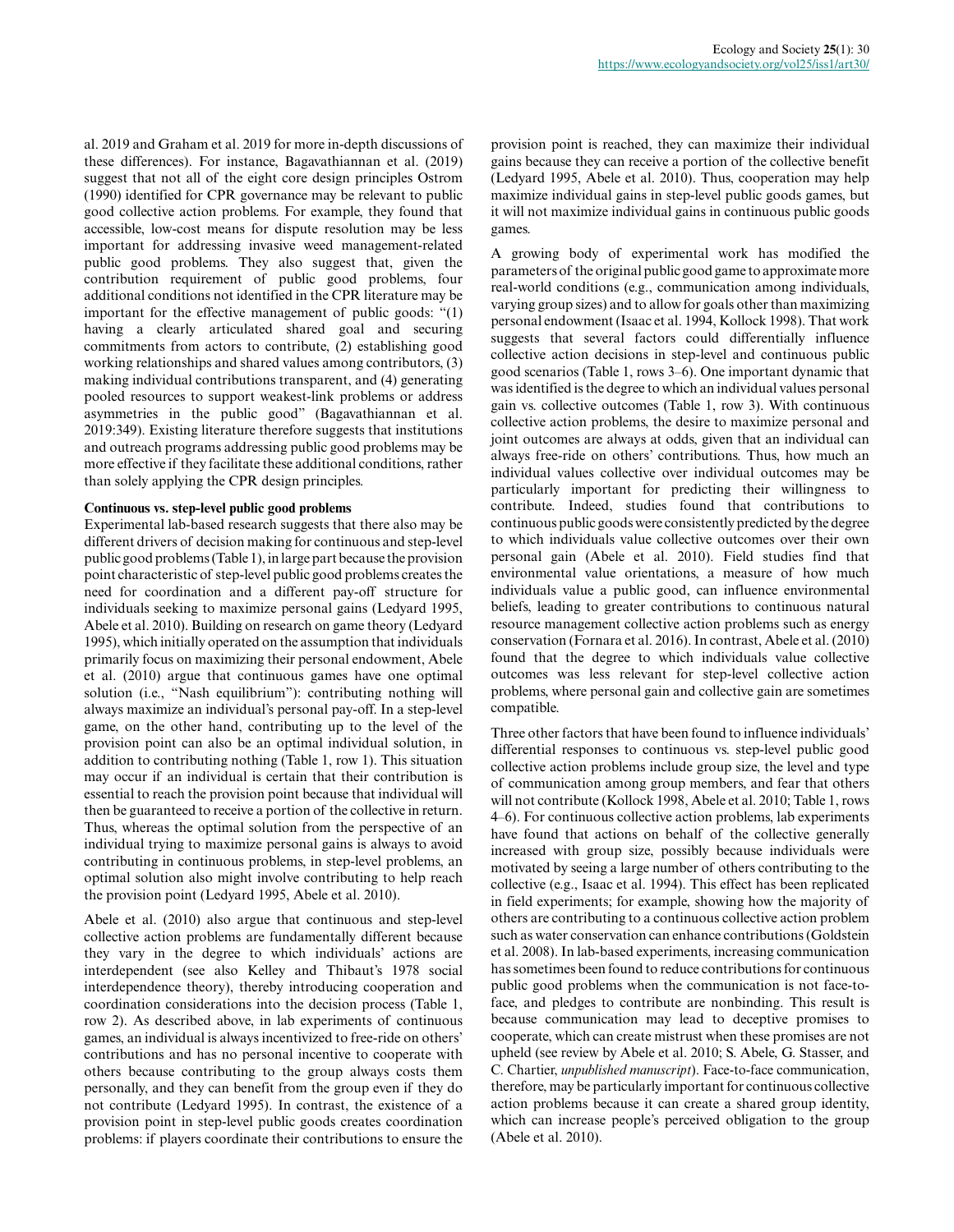Table 1. A summary of how different factors may influence decision making for continuous vs. step-level public good scenarios and potential implications for governance. The table builds on the review of social dilemma laboratory-based experiments by Abele et al. (2010).

| Decision-making factor                                                                                   | How decision-making factor applies to<br>continuous public goods <sup>1</sup>                                                                                                           | How decision-making factor applies to<br>step-level public goods <sup>+</sup>                                                                                                                                      | Implications for governance and<br>outreach                                                                                                                                                                                                                            |
|----------------------------------------------------------------------------------------------------------|-----------------------------------------------------------------------------------------------------------------------------------------------------------------------------------------|--------------------------------------------------------------------------------------------------------------------------------------------------------------------------------------------------------------------|------------------------------------------------------------------------------------------------------------------------------------------------------------------------------------------------------------------------------------------------------------------------|
| What is the optimal<br>solution for actors only<br>seeking to maximize their<br>own individual outcomes? | Optimal solution is not contributing<br>because free-riding always maximizes<br>individual outcomes                                                                                     | Optimal solution can be not<br>contributing or contributing to meet<br>provision point                                                                                                                             | Mechanisms for aligning individuals'<br>personal interests with collective interests<br>may be particularly important for<br>continuous goods                                                                                                                          |
| How important are<br>interdependence and<br>coordination?                                                | Coordination is less crucial than for<br>step-level goods because outcomes from<br>different levels of individual<br>contributions are unaffected by what<br>others do                  | Outcomes from different levels of<br>contributions are affected by what<br>others do: coordination of contributions<br>to meet the provision point can benefit<br>everyone                                         | Mechanisms for facilitating coordination<br>may be important for step-level goods                                                                                                                                                                                      |
| What is the effect of<br>valuing collective<br>outcomes?                                                 | Maximizing individual and collective<br>outcomes is always at odds; placing<br>greater value on collective outcomes is<br>consistently linked with greater<br>willingness to contribute | Placing greater value on collective<br>outcomes is not as consistently linked to<br>contributions because achieving<br>individual and collective outcomes may<br>be complementary                                  | Mechanisms for enhancing the perceived<br>value of the collective outcome may be<br>important for continuous goods                                                                                                                                                     |
| Is bigger or smaller group<br>size better?                                                               | Contributions tend to increase with<br>increasing group size                                                                                                                            | Contributions may decrease with larger<br>group size because, in larger groups,<br>individuals may no longer see their<br>contribution as critical for achieving the<br>provision point                            | May be important for programs to<br>highlight large group size for continuous<br>goods and small group size for step-level<br>goods                                                                                                                                    |
| How important is<br>communication between<br>actors?                                                     | Communication that is not face-to-face<br>and commitments that are nonbinding<br>may lead to deceptive promises, which<br>can decrease contributions                                    | Any form of communication can<br>increase contributions because<br>communication can help with<br>coordination to achieve the provision<br>point, and interdependencies reinforce<br>the importance of commitments | Mechanisms to facilitate communication<br>likely are crucial for both types of public<br>good problems, but for continuous<br>goods, such mechanisms should be face-<br>to-face and include binding pledges to<br>strengthen group identity and sense of<br>obligation |
| Does fear that others will<br>not contribute affect<br>contributions?                                    | Fear may be less important than for<br>step-level goods because the<br>effectiveness of one individual's efforts is<br>not influenced by others' efforts                                | Fear that others will not contribute, and<br>that the provision point will not be<br>reached, can prevent action                                                                                                   | Programs addressing step-level goods<br>should specifically seek to assuage the<br>fear that others will not contribute                                                                                                                                                |

†Continuous public goods have no provision point, and the effectiveness of actions is not influenced by others' contributions. ‡ Step-level public goods have a provision point, and the effectiveness of actions is influenced by others' contributions.

For step-level collective action problems, in contrast, lab-based experimental work by Kerr (1989) shows that contributions to the public good decrease with increasing group size, possibly because individuals are less likely to believe that their actions are essential to reaching the provision point (Table 1, row 4). Studies also found that any form of communication is effective at increasing contributions to step-level problems because communication allows individuals within a group to make agreements on how to coordinate efforts to ensure that the provision point is reached (Abele et al. 2010; Table 1, row 5). Studies found that individuals often then felt personally obligated to uphold these agreements (Kerr et al. 1997), potentially because of the interdependencies inherent in step-level public good scenarios. Finally, lab experiments and field studies suggest that fear that others will not contribute enough effort or resources to achieve the provision point can prevent individuals from taking actions to address steplevel public good collective action problems in particular (Rapoport and Eshed-Levy 1989, Niemiec et al. 2017) because the effectiveness of everyone's contribution is determined by others' contributions (Table 1, row 6).

Although much of the research summarized here has yet to be tested in natural resource field settings, together, it suggests the possibility that different approaches may be needed to motivate land manager action for different types of public good collective action problems (see Table 1, column 4). For example, for continuous collective action problems, increasing an individual's perceived value of the collective good or their personal incentive to contribute to the public good may be crucial. This objective could be achieved through financial incentives or programs seeking to increase environmental literacy or change community norms (Monroe 2003). For step-level public good scenarios, the best focus may be on developing mechanisms for facilitating coordination among individuals to achieve the provision point. For continuous public good scenarios, programs may be more effective by emphasizing the large numbers of others contributing, whereas for step-level goods, programs may instead emphasize how individuals are part of a small group of people, each of whose contribution is critical to achieving the provision point. Although any governance or outreach mechanism for facilitating communication among actors may be effective for step-level goods, the reviewed studies suggest that for continuous public goods, such mechanisms should be face-to-face and/or include binding pledges. Finally, the research suggests that for step-level collective action programs, outreach that assuages individuals' fear that the provision point will not be reached may be particularly important.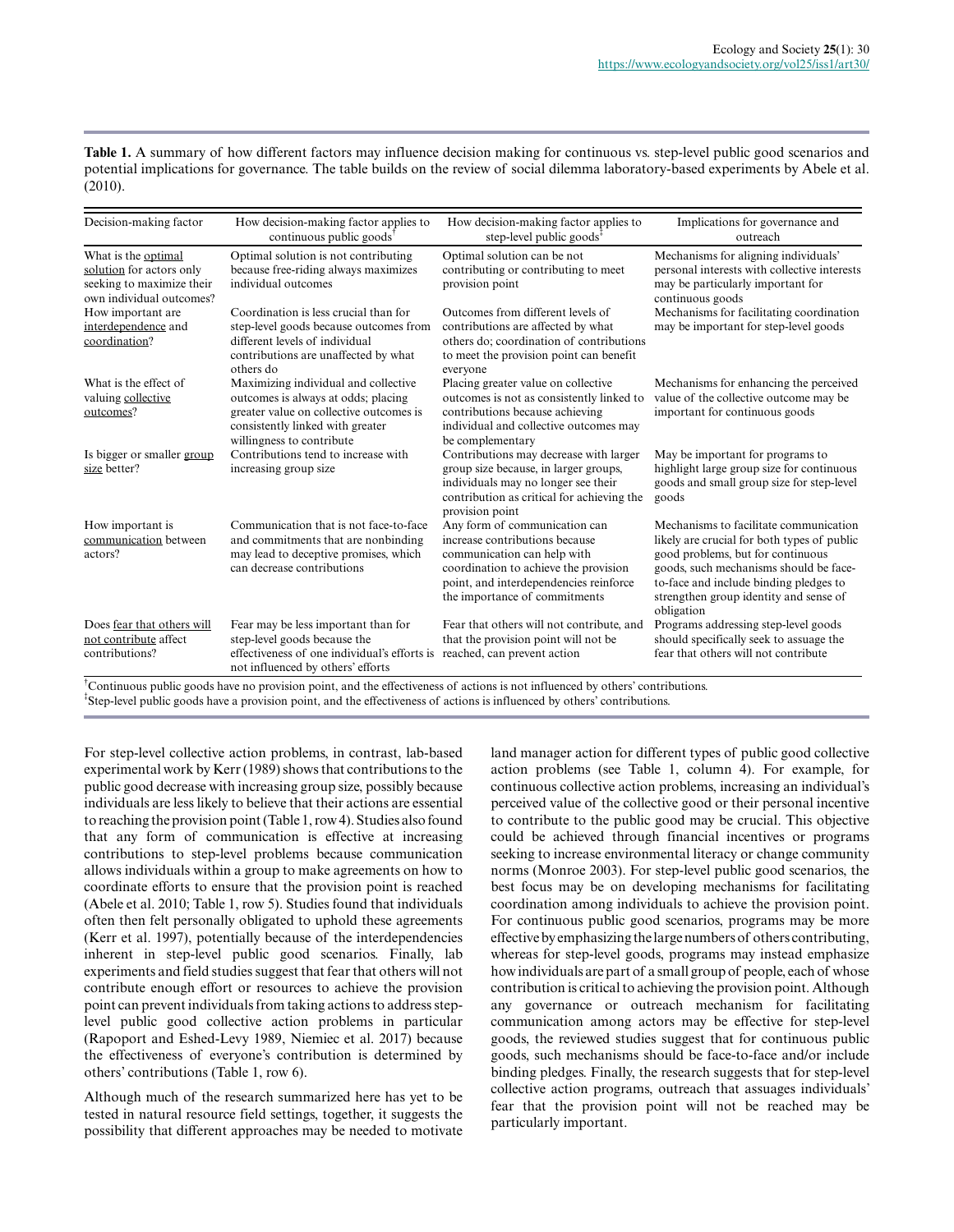# **IMPLICATIONS FOR OTHER NATURAL RESOURCE MANAGEMENT CHALLENGES**

We next explore how our logic might apply to understanding two other natural resource management issues on private lands. In particular, we examine how providing habitat for biodiversity conservation and addressing wildfire management risk may create varying degrees and types of public good collective action problems (i.e., step-level and continuous) and what this could mean for optimal outreach and governance approaches.

#### **Habitat provisioning for biodiversity conservation**

The type and degree of public good problem posed by habitat conservation across private lands likely depends on property sizes as well as the characteristics of the species being conserved (e.g., prey base, range, abundance), which influence the vulnerability of its population and the extent and configuration of habitat needed. No collective action problem is created when the management outcome is to enhance native species abundance at a property scale and the property is large enough to provide enough habitat to conserve a species with limited mobility (for instance, as might occur with an endemic plant). A collective action problem is created when there are community-level management objectives for native species conservation or when land managers' ability to help conserve a species is influenced by the efforts of others in the community.

Providing habitat in urban and suburban areas for some native bird (Narango et al. 2017) and bee (Hall et al. 2017) species would both appear to have characteristics of continuous public good problems because research suggests that individual residents can make meaningful improvements to bee and bird habitat without a critical threshold of neighbors being involved (Goddard et al. 2017, Hall et al. 2017). Furthermore, each person's contribution may have a similar effect on bee and bird populations regardless of how many others contribute. Given the continuous public good nature of this scenario, there may be an inherent trade-off between maximizing individual-level benefits and achieving the collective outcome (Table 1, column 2); thus, individuals' value of the collective outcome may be particularly important for determining contributions. Outreach efforts to land managers focused on encouraging bird and bee conservation on private lands may therefore be most effective if they increase the perceived individual or collective value of providing habitat using the strategies discussed in the previous section, demonstrate the large number of others engaging in habitat restoration, and facilitate face-toface communication and binding commitments (Table 1, column 4).

In contrast, creating wildlife corridors can pose a step-level public good if a minimum number of land managers is need to take action to create an effective wildlife corridor, and if, once the corridor is established, additional land manager action would make less of a difference to species survival and abundance. An example of this scenario is the pronghorn migration corridor established on public and private lands in the Greater Yellowstone Ecosystem, which was developed after years of collaborative conservation efforts achieved a critical threshold of land manager support (Berger and Cain 2014).

In some scenarios, the provision point of properties that must be involved may be quite high to achieve biodiversity conservation objectives. For example, just a few land managers of large areas failing to provide habitat for a species may reduce the effectiveness of others' efforts. This situation may occur if there is a small population of an endangered species and land managers are engaging in practices on their property that threaten this small population. For example, if even a small proportion of individuals engages in retaliatory killing of carnivores such as wolves or big cats, or crop-raiding herbivores such as elephants, it can have dramatic consequences for species' survival, particularly if the population is small (Kissui 2008, Swanepoel et al. 2011). Similarly, even small numbers of outdoor domestic cats may have outsized consequences for native bird survival and reproduction through predation and the creation of landscapes of fear (Beckerman et al. 2007). This situation can then reduce the effectiveness of every other land manager's effort to conserve habitat for the vulnerable species on their own properties. In such step-level public good scenarios, outreach and governance approaches may be more effective if they provide mechanisms for facilitating communication and coordination toward the provision point and address individuals' fear that their contributions are not necessary or sufficient for achieving the provision point (Table 1, column 4).

#### **Wildfire management**

The ability of fire to cross large expanses of land means that mitigating fire risk, as well as fostering the beneficial ecological role of fire, poses some level of public good collective action problem. Although there has been implicit recognition of this situation in calls for the comanagement of fire risk, little attention has been paid to the specific context in which collective action is needed and how it might inform outreach and governance approaches. For instance, for the management objective of reducing home losses from wildfires, the degree and type of public good collective action problem posed may vary based on the scale considered, property size, and specific ecological context. Although there currently are insufficient field data to be able to clearly assess whether a particular context represents a step-level or continuous problem, it is still useful to consider how different contexts might lead to different types of collective action problems and hence different outreach approaches, particularly given that outreach programs often take a similar approach regardless of the context.

Studies do provide clear evidence that most homes are lost to ember attack and that appropriate home design and materials and vegetation management around the immediate environs are the critical factors determining structure loss (Maranghides and Mell 2011, Westhaver 2017). Vegetation management generally involves nonflammable materials immediately adjacent to the home (i.e., 1–1.5 m away) and spacing plants and limiting ladder fuels in the area surrounding the home; how far this treatment needs to occur from the home varies by terrain and vegetation type, but the default minimum area tends to be 9 m. Steps to make the actual structure ignition resistant (e.g., fire-resistant roof) have also been shown to be critical. Thus, in areas where homes are on large lots (> 8 ha), reducing the probability of an individual home loss from fire may not pose a significant collective action problem because the likelihood of structural damage can be reduced by individual property manager actions alone, and the effectiveness of actions to manage vegetation is not strongly influenced by the actions of others.

As lots become smaller, however, actions to mitigate fire risk to homes may become more of a collective action problem because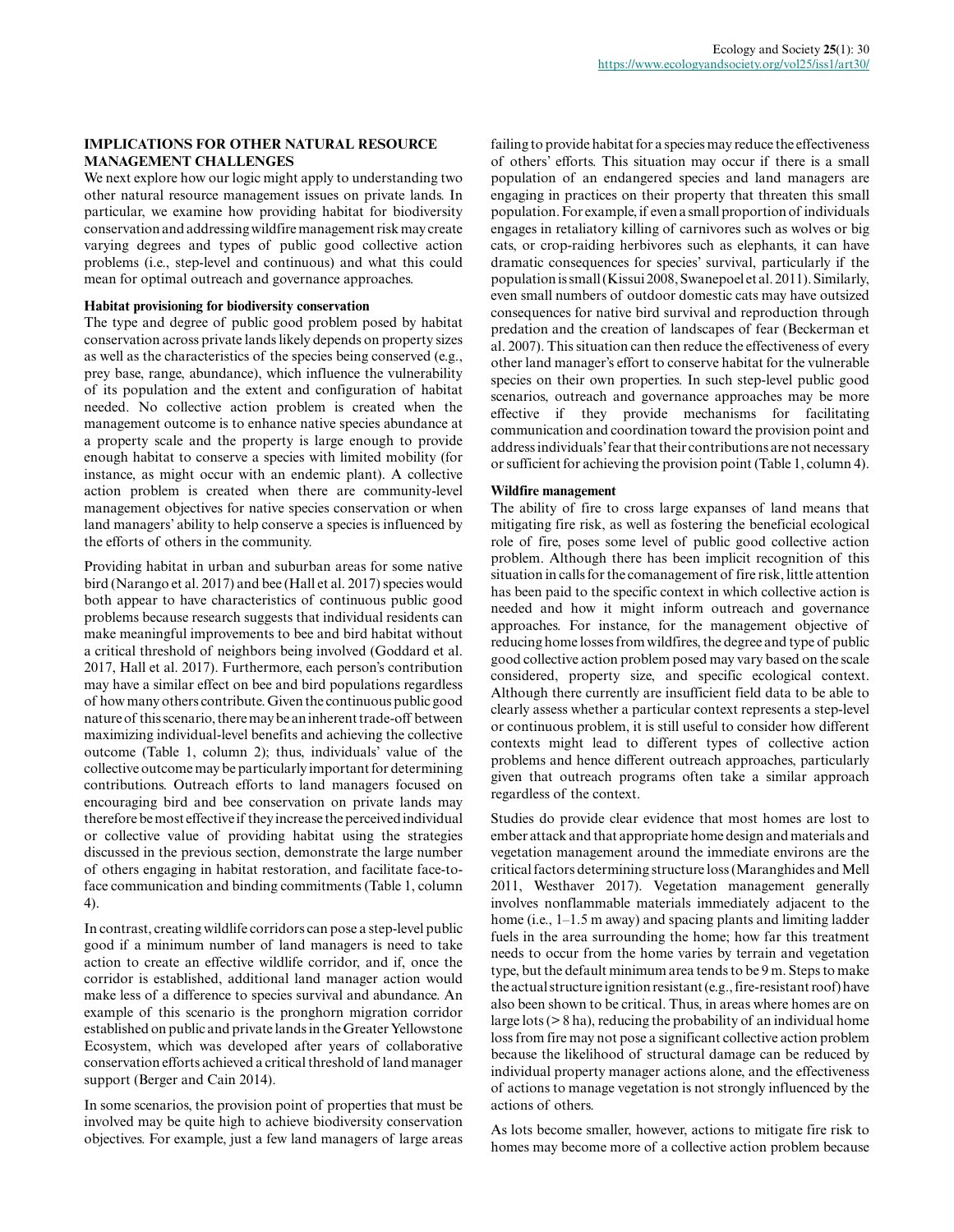poorly managed vegetation on adjacent properties could influence risk on one's own property. On more medium-sized lots, reducing risk to a home may still not be a collective action problem, but at the community level, it may be a continuous collective action problem because the more lots that are mitigated, the more limited is the ability for fire to be carried through the community. Also, as property size decreases, nearby homes that are on fire can be a key ember source, increasing the weakness of any home design or vegetation management flaws on one's property. As lots become very small, house-to-house ignition can occur, potentially creating a step-level public good problem at both the individual lot and community levels because even if action has been taken to reduce risk on a few individual lots, this action alone may not be sufficient to prevent ignition from neighboring homes. In this case, as with invasive albizia management, the effectiveness of one's own action is likely influenced by whether a threshold number of neighbors is also taking action (Warziniack et al. 2018). However, research is needed to identify the provision point, or the specific proportion of properties that would need to be ignition resistant for different parcel sizes to reduce the overall risk most effectively for each individual property owner and the community as a whole.

In these scenarios, key findings from collective action research summarized by Abele et al. (2010) and in Table 1 may apply. In the larger lot-size scenario, the focus of outreach may simply need to be on addressing barriers and incentives for each individual property owner. On medium-sized parcels where a continuous collective action problem may be created, coordination may be less important; rather, increasing the perceived value of the collective good to address the inherent trade-off between individual and collective benefits may be crucial (Table 1, column 2). Programs that facilitate face-to-face communication, increase the perceived value of collective and individual outcomes of acting, and highlight how many others are engaging in the action may be effective (Table 1, column 4). Fairbrother et al. (2013) describe a program like this in Australia that brought neighbors together to discuss fire issues and found that it effectively increased resident wildfire preparedness because it led to the creation of valued collective goals and a shared sense of responsibility among neighbors. For areas with very small lots, findings from step-level public good studies may apply (Table 1, column 3). In particular, individuals may be more influenced by the need for coordination and the fear that insufficient numbers of others will contribute to achieve the provision point. In these scenarios, outreach may focus on encouraging individuals to coordinate efforts to ensure the provision point is reached (Warziniack et al. 2018; Table 1, column 4). Such efforts may reduce fear that others will not contribute and increase the perception that efforts on each individual property is critical to achieving the provision point.

The degree and type of collective action that is necessary, and thus the optimal outreach approach, may also depend on the ecological context and what level of land management is required to decrease fire risk to a community for a particular ecosystem. For example, in ponderosa pine (*Pinus ponderosa*) dominated ecosystems which, when properly managed, tend toward highfrequency but low-intensity fires, residents on larger lots may be able to manage the threat to their homes effectively even if their neighbors do not adequately manage their fuel load. This scenario means that no collective action is needed if the management goal is to mitigate risk to the home. However, maintaining the highfrequency/low-intensity fire system at a community scale would likely require periodic use of prescribed fires. Prescribed fires are most effectively conducted by developing perimeters based on natural features rather than property lines, which would in many cases require burning across a threshold number of properties, potentially creating a step-level collective action problem.

In lodgepole pine (*Pinus contorta*) dominated ecosystems, where stand replacement (i.e., high intensity) fires are more common, the level of vegetation removal needed to mitigate home risk effectively may not be feasible or desirable on individual properties. Instead, it may be more feasible to create buffers between homes and the forest, such as through cluster developments surrounded by areas with limited fuel. This scenario would also pose a step-level public good problem because most or all residents would need to coordinate efforts to create such a development and buffer area. However, few studies specifically examine how the development patterns that most effectively mitigate fire risk might vary by ecosystem. Therefore, additional studies are needed to clarify how characteristics of the ecosystem may influence the type of fire management collective action problem and what it may mean for optimal outreach and governance approaches.

## **TOWARD A COLLABORATIVE RESEARCH AND MANAGEMENT AGENDA**

Given the current status of collective action research and practice, we offer a two-step research and management process that could be used to inform optimal outreach and governance strategies for different types and degrees of natural resource management collective action problems. First, we suggest that researchers and managers work together to determine the degree and type of public good problem posed by different natural resource management challenges (such as invasive species management, fire management, habitat conservation) on private lands in a particular social-ecological context. There likely will be a need for research such as the invasive species studies discussed earlier (e.g., Glen et al. 2017) to assess whether the action of multiple land managers is needed to achieve management objectives, and if so, what type of action across properties is needed. For wildfire management, studies may be needed on how specific development patterns may influence the effectiveness of actions to protect homes from wildfire in a specific ecosystem. For habitat provisioning, ecological studies could examine the type and extent of habitat needed to conserve species of concern in different human-dominated landscapes. Findings from these research efforts may be combined with data on property size and configuration in an area to help managers determine whether species conservation poses a step-level or continuous public good problem.

Second, once the degree and type of public good collective action problem is determined, there is a need for field-based social science research to validate the expected differential drivers of decision making identified in lab-based experimental work for continuous, step-level, and nonpublic good collective action problems. Field-based studies are critical to assess the impact of real-world governance and outreach approaches on landowner decision making for different public good collective action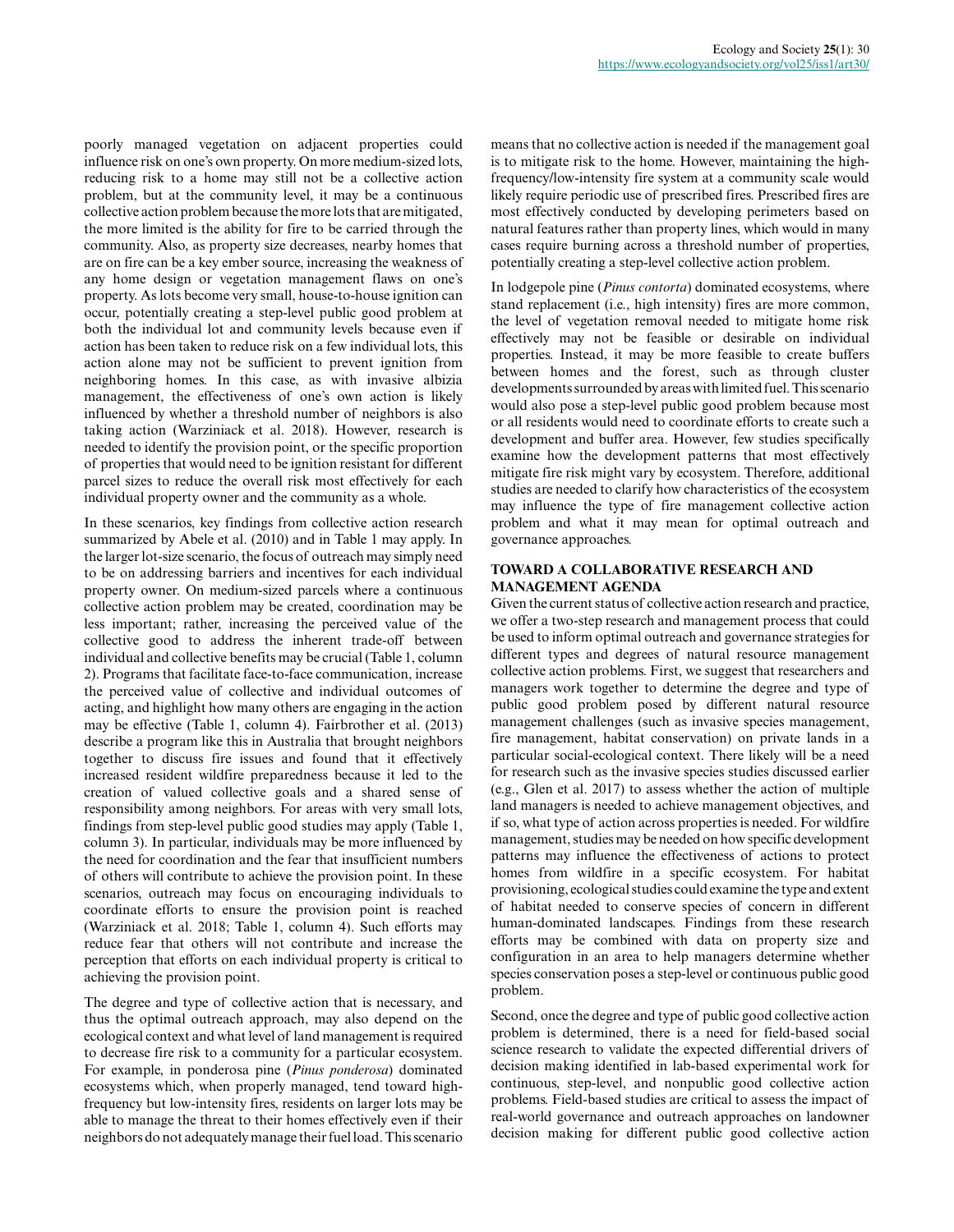scenarios. These applied collaborative studies can provide guidance to decision makers on the optimal governance and outreach solutions for each type of problem.

#### **CONCLUSION**

Our essay seeks to move the literature on the social dimensions of natural resource management on private lands toward a more careful consideration of how much and what type of collective action is needed under different social-ecological contexts. There remains a tendency to respond to all cross-boundary natural resource problems with the same strategies, but we argue that more context-specific techniques tailored to the particular type and scope of public good collective action problem may be more effective for achieving desired outcomes. We therefore suggest that scientists and managers engage more deeply with questions regarding the degree and type of public good collective action problem that may be created by a specific management goal and social-ecological context to enable the development of more effective, context-specific policy and outreach solutions for natural resource management challenges on private lands.

*Responses to this article can be read online at:* [http://www.ecologyandsociety.org/issues/responses.](http://www.ecologyandsociety.org/issues/responses.php/11483) [php/11483](http://www.ecologyandsociety.org/issues/responses.php/11483)

#### **Acknowledgments:**

*This work was supported by a National Science Foundation Decision, Risk, and Management Sciences grant to R. Niemiec (grant 1919353). We thank two anonymous reviewers for their helpful suggestions for this manuscript.*

# **Data Availability Statement:**

*Data/code sharing is not applicable to this article as no new data/ code were created or analyzed in this study.*

#### **LITERATURE CITED**

Abele, S., G. Stasser, and C. Chartier. 2010. Conflict and coordination in the provision of public goods: a conceptual analysis of continuous and step-level games. *Personality and Social Psychology Review* 14(4):385-401. [https://doi.](https://doi.org/10.1177/1088868310368535) [org/10.1177/1088868310368535](https://doi.org/10.1177/1088868310368535)

Amel, E., C. Manning, B. Scott, and S. Koger. 2017. Beyond the roots of human inaction: fostering collective effort toward ecosystem conservation. *Science* 356(6335):275-279. [https://doi.](https://doi.org/10.1126/science.aal1931) [org/10.1126/science.aal1931](https://doi.org/10.1126/science.aal1931)

Aslan, C. E., M. B. Hufford, R. S. Epanchin-Niell, J. D. Port, J. P. Sexton, and T. M. Waring. 2009. Practical challenges in private stewardship of rangeland ecosystems: yellow starthistle control in Sierra Nevadan foothills. *Rangeland Ecology and Management* 62(1):28-37. <https://doi.org/10.2111/07-123>

Bagavathiannan, M. V., S. Graham, Z. Ma, J. N. Barney, S. R. Coutts, A. L. Caicedo, R. De Clerck-Floate, N. M. West, L. Blank, A. L. Metcalf, M. Lacoste, C. R. Moreno, J. A. Evans, I. Burke, and H. Beckie. 2019. Considering weed management as a social dilemma bridges individual and collective interests. *Nature Plants* 5(4):343. <https://doi.org/10.1038/s41477-019-0395-y>

Bamberg, S., J. Rees, and S. Seebauer. 2015. Collective climate action: determinants of participation intention in communitybased pro-environmental initiatives. *Journal of Environmental Psychology* 43:155-165. <https://doi.org/10.1016/j.jenvp.2015.06.006>

Beckerman, A. P., M. Boots, and K. J. Gaston. 2007. Urban bird declines and the fear of cats. *Animal Conservation* 10(3):320-325. <https://doi.org/10.1111/j.1469-1795.2007.00115.x>

Berger, J., and S. L. Cain. 2014. Moving beyond science to protect a mammalian migration corridor. *Conservation Biology* 28 (5):1142-1150. <https://doi.org/10.1111/cobi.12327>

Brenkert-Smith, H. 2010. Building bridges to fight fire: the role of informal social interactions in six Colorado wildland-urban interface communities. *International Journal of Wildland Fire* 19 (6):689-697. <https://doi.org/10.1071/WF09063>

Canadas, M. J., A. Novais, and M. Marques. 2016. Wildfires, forest management and landowners' collective action: a comparative approach at the local level. *Land Use Policy* 56:179-188.<https://doi.org/10.1016/j.landusepol.2016.04.035>

Cooke, B., W. T. Langford, A. Gordon, and S. Bekessy. 2012. Social context and the role of collaborative policy making for private land conservation. *Journal of Environmental Planning and Management* 55(4):469-485. [https://doi.org/10.1080/09640568.2](https://doi.org/10.1080/09640568.2011.608549) [011.608549](https://doi.org/10.1080/09640568.2011.608549) 

Cox, M., G. Arnold, and S. Villamayor Tomás. 2010. A review of design principles for community-based natural resource management. *Ecology and Society* 15(4):38. [https://doi.](https://doi.org/10.5751/ES-03704-150438) [org/10.5751/ES-03704-150438](https://doi.org/10.5751/ES-03704-150438) 

Doremus, H. 2003. A policy portfolio approach to biodiversity protection on private lands. *Environmental Science and Policy* 6 (3):217-232. [https://doi.org/10.1016/S1462-9011\(03\)00036-4](https://doi.org/10.1016/S1462-9011(03)00036-4)

Epanchin-Niell, R. S., M. B. Hufford, C. E. Aslan, J. P. Sexton, J. D. Port, and T. M. Waring. 2010. Controlling invasive species in complex social landscapes. *Frontiers in Ecology and the Environment* 8(4):210-216. <https://doi.org/10.1890/090029>

Fairbrother, P., M. Tyler, A. Hart, B. Mees, R. Phillips, J. Stratford, and K. Toh. 2013. Creating "community"? Preparing for bushfire in rural Victoria. *Rural Sociology* 78(2):186-209. [https://doi.](https://doi.org/10.1111/ruso.12006) [org/10.1111/ruso.12006](https://doi.org/10.1111/ruso.12006) 

Fenichel, E. P., T. J. Richards, and D. W. Shanafelt. 2014. The control of invasive species on private property with neighbor-toneighbor spillovers. *Environmental and Resource Economics* 59 (2):231-255. <https://doi.org/10.1007/s10640-013-9726-z>

Fischer, A. P., and S. Charnley. 2012. Risk and cooperation: managing hazardous fuel in mixed ownership landscapes. *Environmental Management* 49(6):1192-1207. [https://doi.org/10.1007/](https://doi.org/10.1007/s00267-012-9848-z) [s00267-012-9848-z](https://doi.org/10.1007/s00267-012-9848-z)

Fischer, A. P., A. Klooster, and L. Cirhigiri. 2019. Crossboundary cooperation for landscape management: collective action and social exchange among individual private forest landowners. *Landscape and Urban Planning* 188:151-162. [https://](https://doi.org/10.1016/j.landurbplan.2018.02.004) [doi.org/10.1016/j.landurbplan.2018.02.004](https://doi.org/10.1016/j.landurbplan.2018.02.004)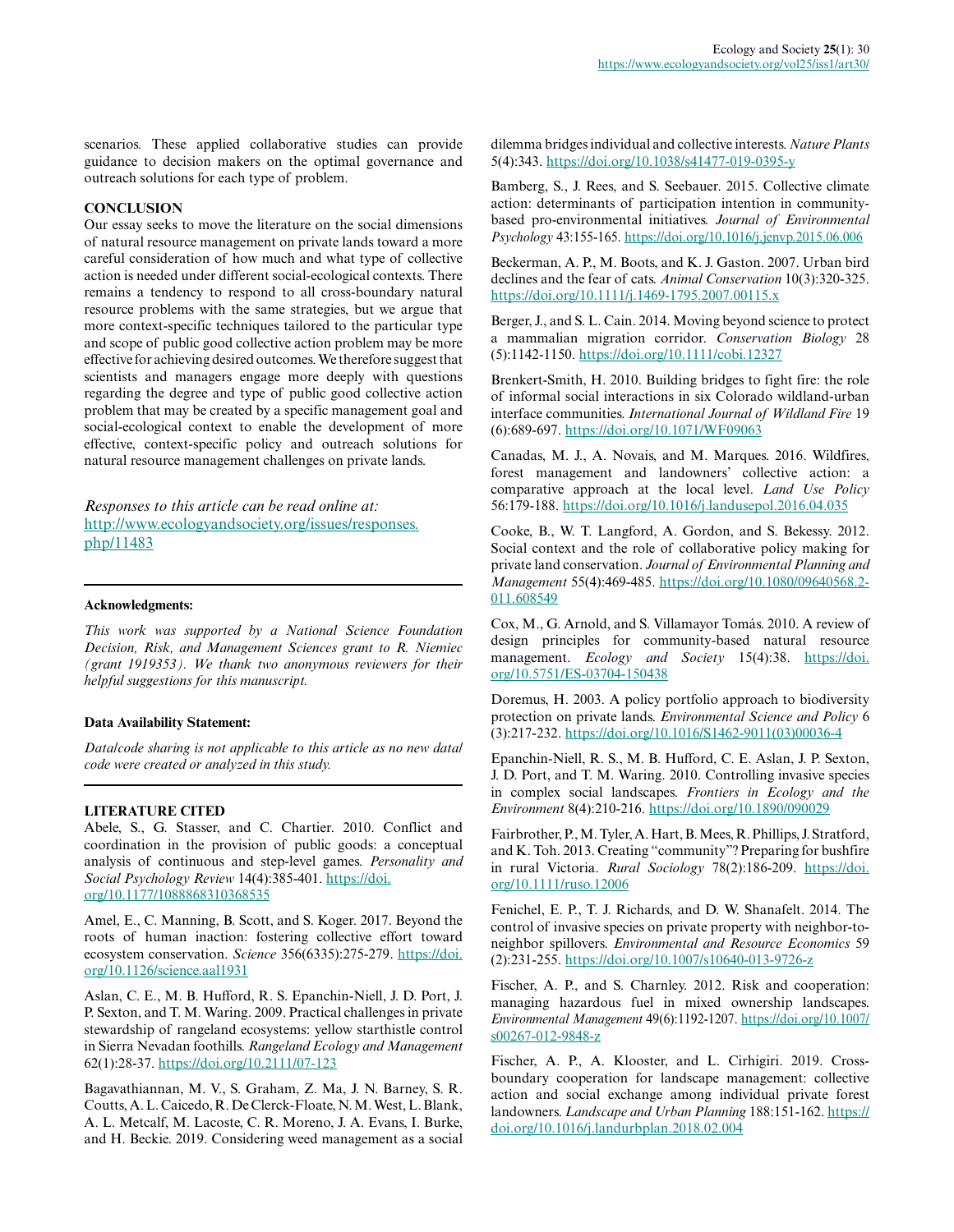Fornara, F., P. Pattitoni, M. Mura, and E. Strazzera. 2016. Predicting intention to improve household energy efficiency: the role of value-belief-norm theory, normative and informational influence, and specific attitude. *Journal of Environmental Psychology* 45:1-10.<https://doi.org/10.1016/j.jenvp.2015.11.001>

Geiger, N., and J. K. Swim. 2016. Climate of silence: pluralistic ignorance as a barrier to climate change discussion. *Journal of Environmental Psychology* 47:79-90. [https://doi.org/10.1016/j.](https://doi.org/10.1016/j.jenvp.2016.05.002) [jenvp.2016.05.002](https://doi.org/10.1016/j.jenvp.2016.05.002) 

Glen, A. S., M. C. Latham, D. Anderson, C. Leckie, R. Niemiec, R. P. Pech, and A. E. Byrom. 2017. Landholder participation in regional-scale control of invasive predators: an adaptable landscape model. *Biological Invasions* 19(1):329-338. [https://doi.](https://doi.org/10.1007/s10530-016-1282-3) [org/10.1007/s10530-016-1282-3](https://doi.org/10.1007/s10530-016-1282-3)

Goddard, M. A., K. Ikin, and S. B. Lerman. 2017. Ecological and social factors determining the diversity of birds in residential yards and gardens. Pages 371-397 *in* E. Murgui and M. Hedblom, editor. *Ecology and conservation of birds in urban environments.* Springer, Cham, Switzerland. [https://doi.org/10.1007/978-3-319](https://doi.org/10.1007/978-3-319-43314-1_18) [-43314-1\\_18](https://doi.org/10.1007/978-3-319-43314-1_18)

Goldstein, N. J., R. B. Cialdini, and V. Griskevicius. 2008. A room with a viewpoint: using social norms to motivate environmental conservation in hotels. *Journal of Consumer Research* 35 (3):472-482. <https://doi.org/10.1086/586910>

Graham, S. 2013. Three cooperative pathways to solving a collective weed management problem. *Australasian Journal of Environmental Management* 20(2):116-129. [https://doi.](https://doi.org/10.1080/14486563.2013.774681) [org/10.1080/14486563.2013.774681](https://doi.org/10.1080/14486563.2013.774681)

Graham, S., A. L., Metcalf, N. Gill, R. Niemiec, C. Moreno, T. Bach, V. Ikutegbe, L. Hallstrom, Z. Ma, and A. Lubeck. 2019. Opportunities for better use of collective action theory in research and governance for invasive species management. *Conservation Biology* 33(2):275-287. <https://doi.org/10.1111/cobi.13266>

Graham, S., and S. Rogers. 2017. How local landholder groups collectively manage weeds in south-eastern Australia. *Environmental Management* 60(3):396-408. [https://doi.org/10.1007/](https://doi.org/10.1007/s00267-017-0859-7) [s00267-017-0859-7](https://doi.org/10.1007/s00267-017-0859-7) 

Hall, D. M., G. R. Camilo, R. K. Tonietto, J. Ollerton, K. Ahrné, M. Arduser, J. S. Ascher, K. C. R. Baldock, R. Fowler, G. Frankie, D. Goulson, B. Gunnarsson, M. E. Hanley, J. I. Jackson, G. Langellotto, D. Lowenstein, E. S. Minor, S. M. Philpott, S. G. Potts, M. H. Sirohi, E. M. Spevak, G. N. Stone, and C. G. Threlfall. 2017. The city as a refuge for insect pollinators. *Conservation Biology* 31(1):24-29. <https://doi.org/10.1111/cobi.12840>

Hughes, R. F., M. T. Johnson, and A. Uowolo. 2013. The invasive alien tree *Falcataria moluccana:* its impacts and management. Pages 218-223 *in* Y. Wu, T. Johnson, S. Sing, S. Raghu, G. Wheeler, P. Pratt, K. Warner, T. Center, J. Goolsby, and R. Reardon, editors. *Proceedings of the XIII international symposium on biological control of weeds.* U.S. Department of Agriculture, Forest Service, Forest Health Technology Enterprise Team, Washington, D.C., USA. [online] URL:<https://www.fs.usda.gov/treesearch/pubs/52706>

Isaac, R. M., J. M. Walker, and A. W. Williams. 1994. Group size and the voluntary provision of public goods: experimental evidence utilizing large groups. *Journal of Public Economics* 54 (1):1-36 [https://doi.org/10.1016/0047-2727\(94\)90068-X](https://doi.org/10.1016/0047-2727(94)90068-X)

Kelley, H. H., and J. W. Thibaut. 1978. *Interpersonal relations: a theory of interdependence.* Wiley, New York, New York, USA.

Kerr, N. L. 1989. Illusions of efficacy: the effects of group size on perceived efficacy in social dilemmas. *Journal of Experimental Social Psychology* 25(4):287-313 [https://doi.org/10.1016/0022-1031](https://doi.org/10.1016/0022-1031(89)90024-3) [\(89\)90024-3](https://doi.org/10.1016/0022-1031(89)90024-3) 

Kerr, N. L., J. Garst, D. A. Lewandowski, and S. E. Harris. 1997. That still, small voice: commitment to cooperate as an internalized versus a social norm. *Personality and Social Psychology Bulletin* 23(12):1300-1311. [https://doi.](https://doi.org/10.1177/01461672972312007) [org/10.1177/01461672972312007](https://doi.org/10.1177/01461672972312007) 

Kissui, B. M. 2008. Livestock predation by lions, leopards, spotted hyenas, and their vulnerability to retaliatory killing in the Maasai steppe, Tanzania. *Animal Conservation* 11(5):422-432. [https://doi.](https://doi.org/10.1111/j.1469-1795.2008.00199.x) [org/10.1111/j.1469-1795.2008.00199.x](https://doi.org/10.1111/j.1469-1795.2008.00199.x)

Kollock, P. 1998. Social dilemmas: the anatomy of cooperation. *Annual Review of Sociology* 24:183-214. [https://doi.org/10.1146/](https://doi.org/10.1146/annurev.soc.24.1.183) [annurev.soc.24.1.183](https://doi.org/10.1146/annurev.soc.24.1.183)

Ledyard, J. O. 1995. Public goods: a survey of experimental research. Pages 111-194 *in* J. H. Kagel and A. E. Roth, editors *The handbook of experimental economics.* Princeton University Press, Princeton, New Jersey, USA.

Lubell, M., S. Zahran, and A. Vedlitz. 2007. Collective action and citizen responses to global warming. *Political Behavior* 29 (3):391-413. <https://doi.org/10.1007/s11109-006-9025-2>

Ma, Z., M. Clarke, and S. P. Church. 2018. Insights into individual and cooperative invasive plant management on family forestlands. *Land Use Policy* 75:682-693. [https://doi.org/10.1016/j.](https://doi.org/10.1016/j.landusepol.2018.02.010) [landusepol.2018.02.010](https://doi.org/10.1016/j.landusepol.2018.02.010)

Maranghides, A., and W. Mell. 2011. Case study of a community affected by the witch and guejito wildland fires. *Fire Technology* 47:379-420.<https://doi.org/10.1007/s10694-010-0164-y>

Marshall, G. R., M. J. Coleman, B. M. Sindel, I. J. Reeve, and P. J. Berney. 2016. Collective action in invasive species control, and prospects for community-based governance: the case of serrated tussock (*Nassella trichotoma*) in New South Wales, Australia. *Land Use Policy* 56:100-111. [https://doi.org/10.1016/j.](https://doi.org/10.1016/j.landusepol.2016.04.028) [landusepol.2016.04.028](https://doi.org/10.1016/j.landusepol.2016.04.028)

McCaffrey, S. 2015. Community wildfire preparedness: a global state-of-the-knowledge summary of social science research. *Current Forestry Reports* 1(2):81-90. [https://doi.org/10.1007/](https://doi.org/10.1007/s40725-015-0015-7) [s40725-015-0015-7](https://doi.org/10.1007/s40725-015-0015-7) 

McKiernan, S. 2018. Managing invasive plants in a rural-amenity landscape: the role of social capital and Landcare. *Journal of Environmental Planning and Management* 61(8):1419-1437. <https://doi.org/10.1080/09640568.2017.1351930>

Meinzen-Dick, R., M. DiGregorio, and N. McCarthy. 2004. Methods for studying collective action in rural development. *Agricultural Systems* 82(3):197-214. [https://doi.org/10.1016/j.](https://doi.org/10.1016/j.agsy.2004.07.006) [agsy.2004.07.006](https://doi.org/10.1016/j.agsy.2004.07.006) 

Monroe, M. C. 2003. Two avenues for encouraging conservation behaviors. *Human Ecology Review* 10(2):113-125